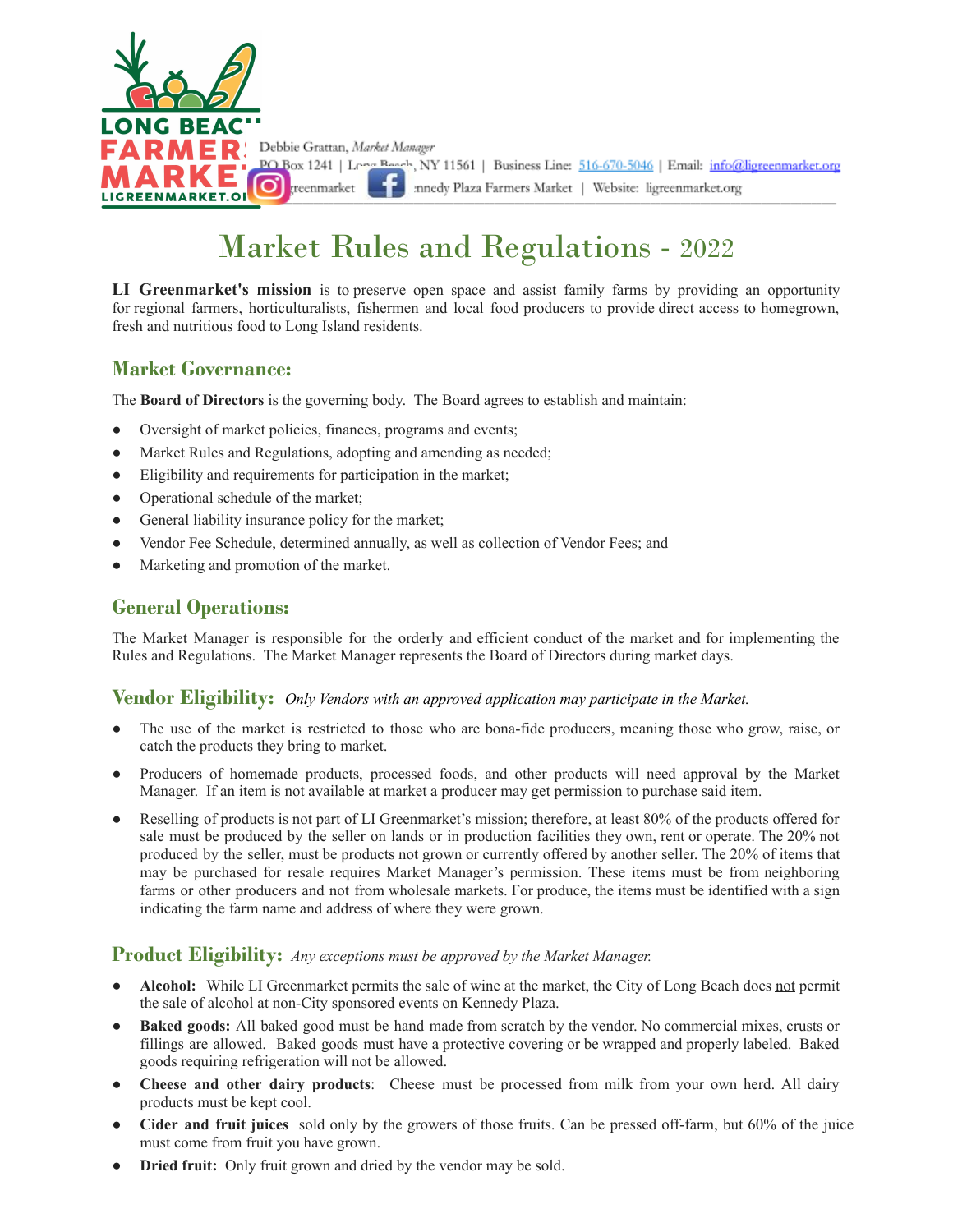- **Eggs**: Eggs are to be from farmer's own flock.
- Fish: Fish must be caught and sold by the vendor, and may not be cut at the market. All fish must be kept cooled on ice or in a refrigerated truck. (The truck will not be allowed to keep its engine running during market hours to maintain the cooling unit.)
- **Honey and honey products**: Honey must be derived from your own hives.
- **Maple syrup and maple products:** Syrup must be from your own sugar bush or sugar bush under your control.
- **Meat:** USDA or state inspected meat and poultry: Butchering may be done off-farm, but the animals must have been raised by the seller. All meats must be kept refrigerated or frozen.
- **Plants:** Bedding plants, nursery products, and cut flowers must be grown on your farm.
- **Preserves, herb vinegars, grains, jams, etc.:** Such items must be from products grown by the seller or product purchased in the region.
- **Produce**: all fruit and vegetables must be grown, harvested and cared for post-harvest so as to ensure the freshest produce possible.
- **Products not specifically listed in these rules and regulations**: Any other product must be pre-approved by the Market Manager.

# **General Rules:**

- **All products offered for sale must be of good quality and condition.** The Market Manager reserves the right to direct that inferior goods be removed from display. Failure to remove products deemed inferior will be reported to the market's Board of Directors and may result in loss of market privileges.
- **All applicable City, State and/or Federal regulations must be adhered to** when selling at the market.
- **Noncompliance with LI Greenmarket's Rules and Guidelines may result in the loss of market privileges.**

#### **Vendor Requirements:**

- **Set-up:** starts any time from 7:30am and must be completed by 9am opening.
- **Closing:** Vendors are to remain set up until market closing unless prior permission is given by the Market Manager; site is to be dismantled, packed up, and cleaned within one hour of the market closure.
- **Prepared food, processed food and other perishable items:** must be prepared and sold in compliance with Health Department and Department of Agriculture & Markets requirements.
- **Pre-packaged items:** baked goods, etc. must be labeled in accordance with NYS labeling requirements.
- **Nursery and greenhouse crops:** must display a valid NYS Nursery license.
- **Organic:** products cannot be advertised as organic unless they have been certified organic by a recognized independent third-party certifying agency. Certificate must be displayed.
- **Products sold by weight:** must use scales approved by the County Dept. of Weights and Measures.
- **Products sold by volume:** must use standard size containers, such as pint, quart, etc.
- **Taxable items:** must display a valid NYS Certificate of Authority.
- **Prices:** items for sale should be priced clearly and displayed in a manner that does not confuse or mislead customers.
- **Farmers:** a crop plan is to be filed at the beginning of each season. The plan must show all products being grown or produced, quantities produced, and acreage under production of each item. Only items on the crop plan will be allowed for sale at the market. The Market Manager has the right and responsibility to inspect a farm or business if there is any question on the seller's claims of production. Inspections will be made only with the owner or his/her representative present, unless permission otherwise is given. The owner must provide any help necessary to thoroughly document products and conditions recorded at the inspection. Results of the inspection will be delivered to the business owner and the market's Board of Directors, which will make the final determination of any violations.

# **Sales Guidelines:**